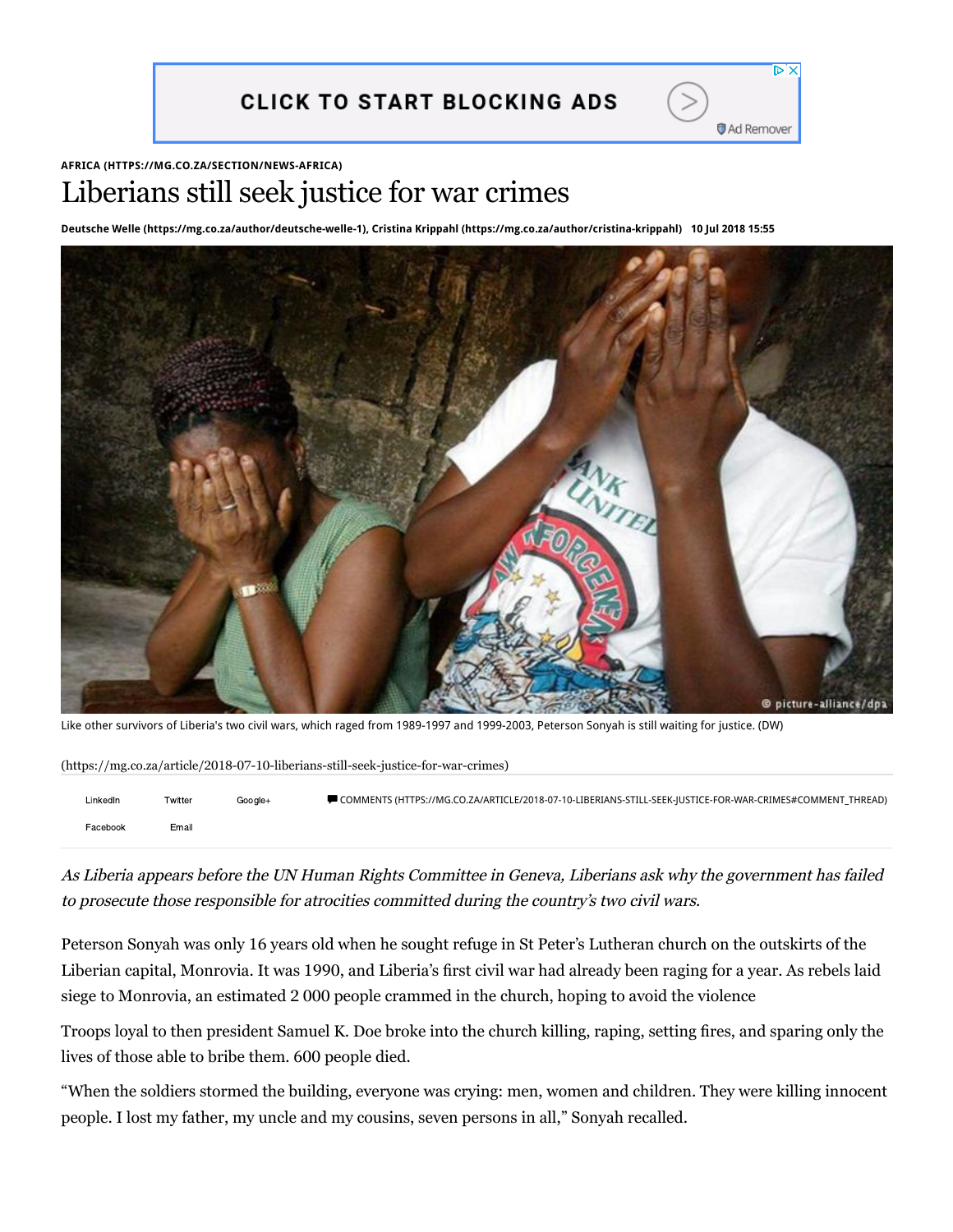[Like other survivors of Liberia's two civil wars, which raged from 1989-1997 and 1999-2003, Peterson Sonyah is still](https://www.dw.com/en/liberiathe-slow-path-to-peace-and-reconciliation/a-16898205) waiting for justice (https://www.dw.com/en/liberiathe-slow-path-to-peace-and-reconciliation/a-16898205).

"There is no way we can let those who committed heinous crimes against humanity go with impunity. I want justice because it will serve as a deterrent for others; I want justice because those who committed crimes and supported the war are around here living the best of lives, while those they victimized are going to bed on empty stomachs," he told DW.

## No reconciliation without justice

Four survivors of this particular massacre brought a suit in the US against Moses Thomas, a former colonel in the much-feared Special Anti-Terrorist Unit, whom they say gave the orders that night. Thomas now lives in the US state of Pennsylvania.

Hassan Bility, executive director of the [Global Justice and Research Project, \(//www.globaljustice-research.org/\)](https://www.globaljustice-research.org/) a Liberia-based non-profit, non-governmental organisation that documents war related crimes, blames the failure of Liberian governments to prosecute on a lack of political will.

"The most important things is that there is no statute of limitation. People want justice, even a very large number of people who voted for this government. The Liberian government does not have the power to ask anybody to forgive or forget," he told DW.



Bility believes that true reconciliation in Liberia failed because it has not been built on a fundament of justice for those who suffered. But since the crimes are "international in nature," prosecution is sure to happen whether in Liberia or not, he assured DW.

"We are not going to rest; we have the support of all of the countries in the world and all of the democracies on earth to do this," he said.

### Pressure from the international community

The international community has been increasing pressure on Liberia to implement the recommendations of the Liberian Truth and Reconciliation Commission (TRC) dating back to 2009 and never acted upon. UN representatives are taking the government to task. Monrovian representatives were in Geneva on July 9 and 10 to answer questions by the UN Human Rights Committee on their lack of action. Meanwhile, 76 Liberian, African, and international nongovernmental organisations have submitted a request

[\(https://www.amnesty.org/download/Documents/AFR3487352018ENGLISH.PDF\)](https://www.amnesty.org/download/Documents/AFR3487352018ENGLISH.PDF) to the UN to get Monrovia to do more.